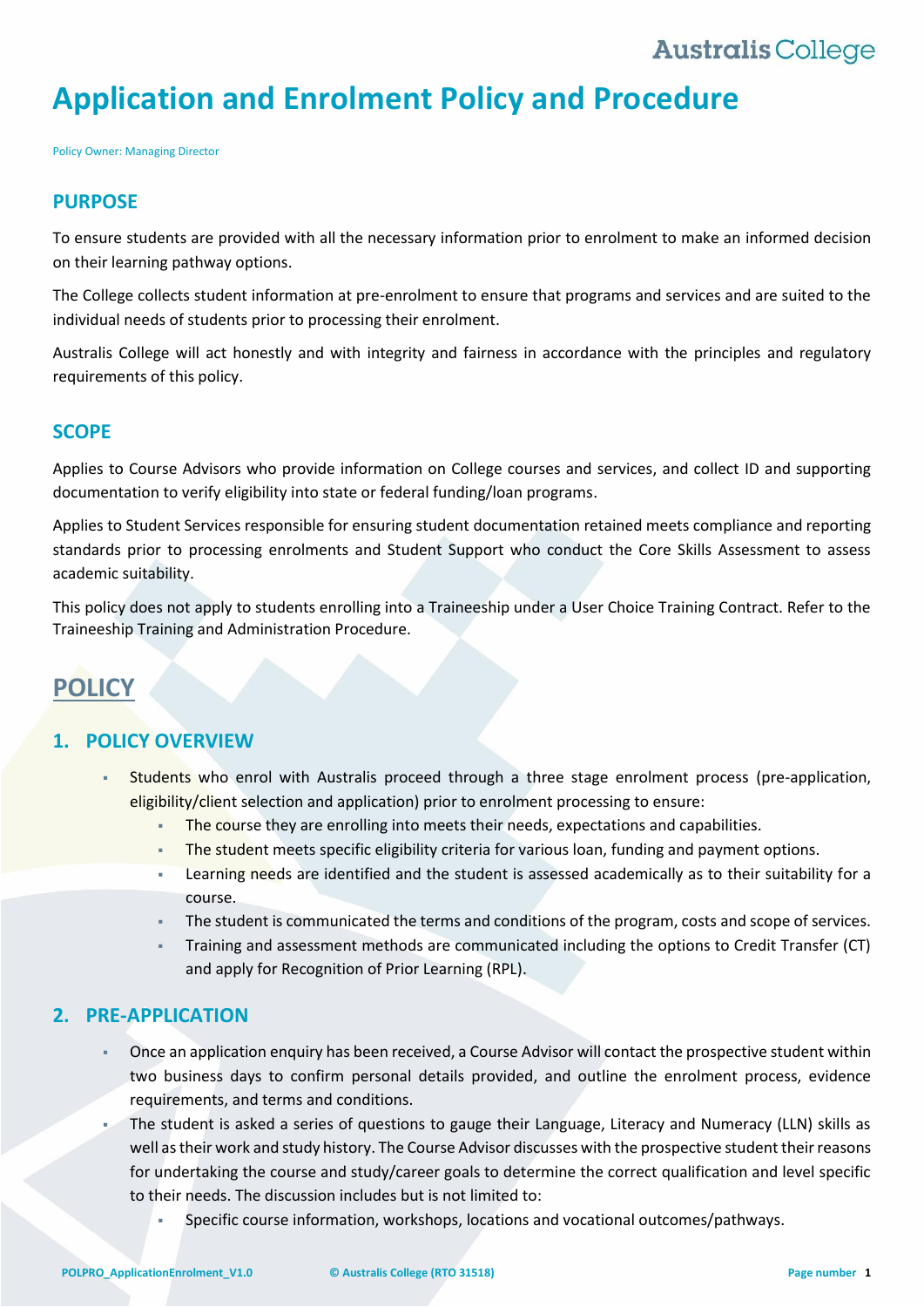- Methods of training and assessment.
- Rights and obligations.
- Fees and charges, payment terms and funding or loan options available.
- Course requirements including a computer and internet access.
- Placement requirements.
- Weekly study requirements and any time management barriers or concerns.
- Learning styles and challenges.
- The level of previous qualifications, including a request for their Australian Senior Certificate of Education or Certificate IV level and higher qualification for VET Student Loan applicants.
- Every application enquiry received is assessed by Student Recruitment for eligibility for available funding/VET Student Loan before proceeding to the application stage. All eligibility requirements for various funding and loan programs the College is approved to deliver are documented in the ID and Evidence Requirements Guide. Currently, the available funding/loan models are:
	- [Queensland Certificate 3 Guarantee](#page-1-0) eligibility.
	- **Queensland Higher Level Skills eligibility.**
	- Queensland User Choice eligibility (refer to **Traineeship Training and Administration Procedure**).
	- **[VET Student Loan](#page-2-0) eligibility.**

### <span id="page-1-0"></span>**QUEENSLAND CERTIFICATE 3 GUARANTEE ELIGIBILITY.**

- Not currently enrolled in or have completed a certificate III or higher qualification. *\* This does not apply to school-based certificate III's or foundation skills training, which are exempt.*
- Be an Australian or New Zealand citizen or Permanent Resident (includes humanitarian entrant).
- Permanently live in Queensland.
- Be aged 15 years of age or above.
- No longer be at school.
- Does not hold an overseas qualification recognised in Australia.

*\* Students must be advised prior to enrolment that once they complete the Certificate 3 Guarantee level qualification, they will no longer qualify for a government subsidised funding place under this funding program.* 

### **QUEENSLAND HIGHER LEVEL SKILLS.**

- Not currently enrolled in or have completed a Certificate IV or higher qualification (does not include qualifications completed in school or foundation skills training.)
- Be an Australian or New Zealand citizen or Permanent Resident.
- Permanently live in Queensland.
- Be aged 15 years of age or above.
- No longer be at school.
- Does not hold an overseas qualification recognised in Australia.
- Concessions for Queensland funded programs are also available where the student can provide evidence of a health care or concession card, disability status, is an adult prisoner, or an Aboriginal or Torres Strait Islander.

#### **ELIGIBILITY TO ENROL IN A QUALIFICATION.**

- Specific qualifications delivered by Australis College may require the student to meet prerequisite requirements for the course. This information will be made available to the student via the course information published on the website, in marketing material and verbally in pre-enrolment discussions with a Course Advisor.
- Depending on the qualification, the student may be required to have access to equipment and resources that are not covered in the cost of tuition fees such as: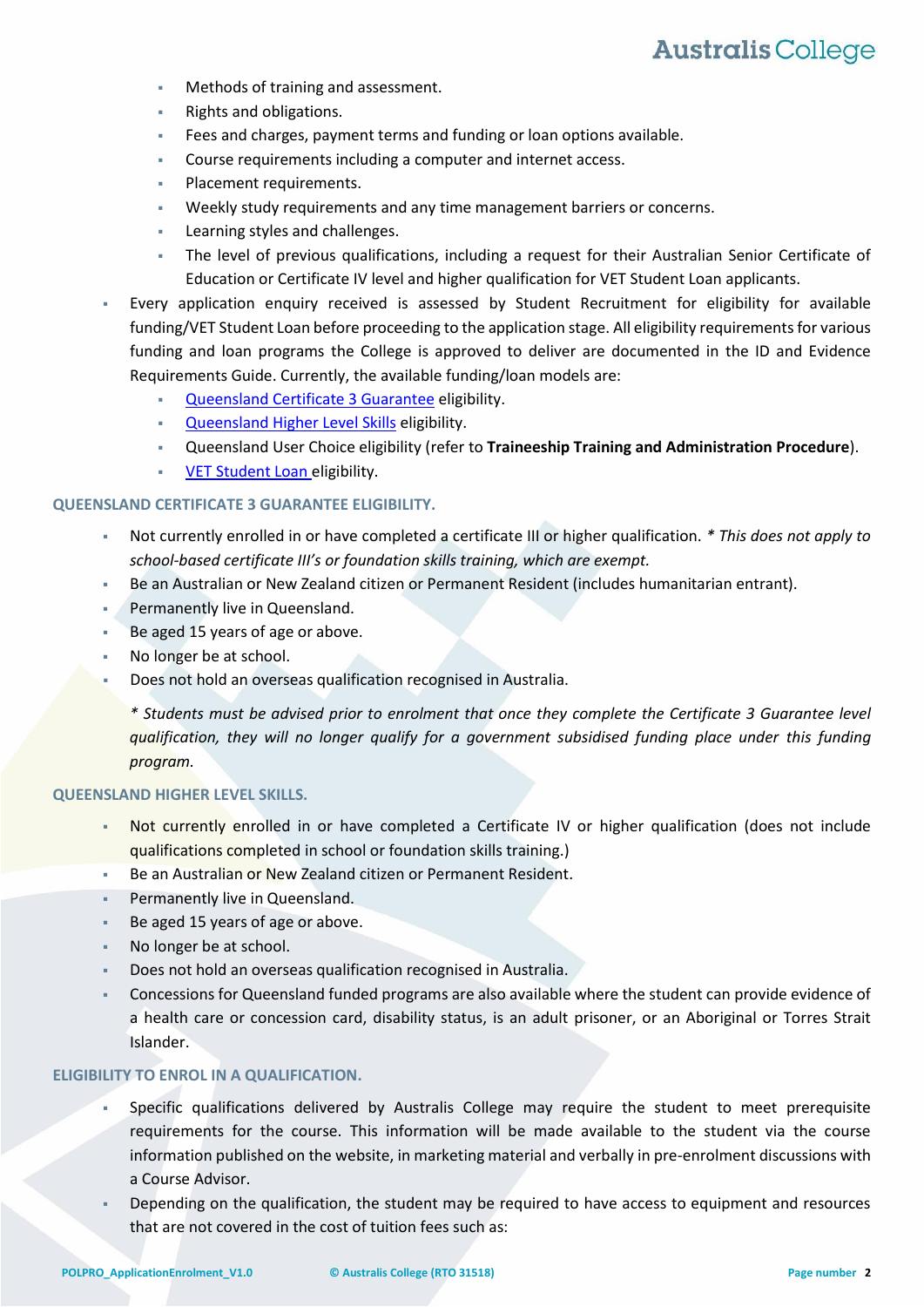- A computer or laptop.
- Internet access.
- Telephone or mobile.
- Webcam to video record performance tasks and role plays in a simulated environment.
- Police check and blue card for working in the community or financial services sector.
- Interactions with people (Clients, Supervisors, Assessors).
- Placement to consolidate learning and skills in the workplace.
- These requirements including the responsibility for the student to acquire and maintain this equipment at their own expense is communicated to the student at pre-enrolment and on course declarations.
- It is the College's policy not to allow concurrent qualification enrolments. This will only be waived in circumstances where the student can demonstrate their combined study commitment will be equal to or less than the weekly commitment required to successfully complete the course.
- If an applicant does not meet the eligibility criteria under the funding/loan models the College is approved to deliver, they will be required to pay the full tuition fees under a full fee paying arrangement to continue with the enrolment of their chosen course.

### **ACADEMIC SUITABILITY (EXCLUDING VET STUDENT LOAN APPLICANTS).**

- Students enrolling under a Fee for Service agreement or applying for Queensland funding in a certificate IV level course or lower are referred to Student Support prior to finalising enrolment if the student:
	- Has not completed Year 11 secondary education and no further study undertaken, **AND/OR**
	- The student indicated a learning disability in discussion or on application forms, **AND/OR**
	- The student finds it difficult to articulate clearly.
- Student Support will refer the student to the Core Skills Profile for Adults (CSPA). Students that complete at an Exit Level 3 will proceed to enrolment.
- Students that have minor LLN gaps may proceed to enrolment if the Faculty determines the student is able to successfully complete based on the AQF level of the course, Training Package requirements and additional training support strategies that may be implemented.
- Outcomes will be discussed with the student in a caring and respectful manner.
- LLN results must be retained on the student's file in the Student Management System along with reasonable adjustment strategies implemented.
- In the instance Australis College cannot provide the level of assistance required, the student will be referred to external support networks to prepare them prior to enrolling in the program.
- For students that have studied in a similar field and may hold units of competency that is equivalent to units in the qualification they are enrolling into, the Course Advisor will provide information by phone and email on the CT process and notify Student Services to follow this up with the student during the application.
- Students that do not hold equivalent units of competency but have studied and/or worked in the industry may qualify for RPL. The Course Advisor will provide information on the RPL process and notify Student Services to follow this up with the student during the application.

## <span id="page-2-0"></span>**3. STUDENT ENTRY POLICY FOR VET STUDENT LOAN ELIGIBILITY**

### **VET STUDENT LOAN CITIZENSHIP AND RESIDENCE ELIGIBILITY.**

- To apply for a VET Student Loan for diploma level courses and higher, the student must meet the following requirements:
	- Be studying an approved course delivered primarily at a campus in Australia.
	- Be studying with an approved course provider.
	- Apply to the government using the eCAF form and providing all relevant information.
	- Confirm engagement and progression with the Department at stages throughout the course to continue access to the loan.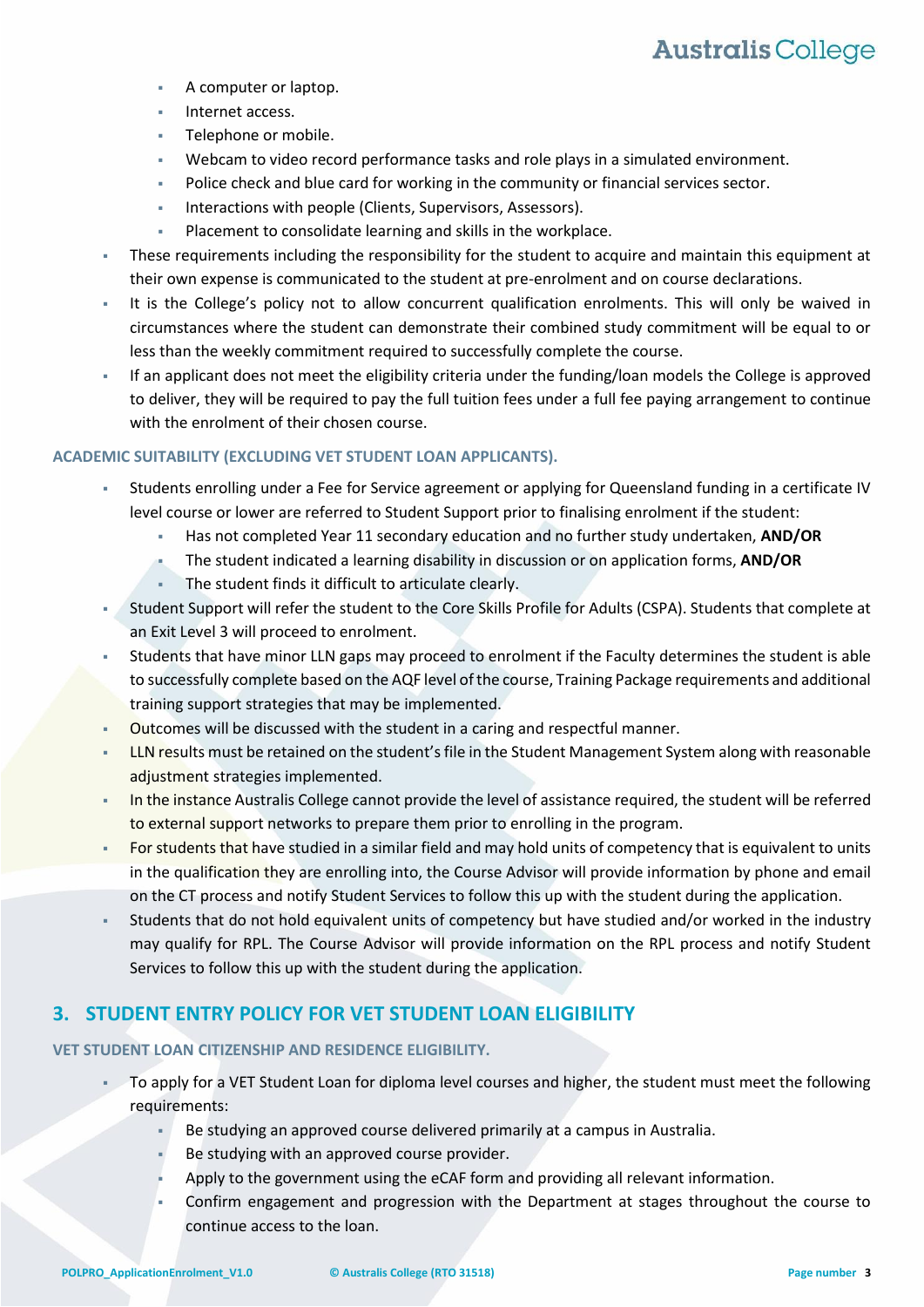- Have a FEE-HELP balance that is more than \$0.
- Be an Australian Citizen, Permanent Humanitarian Visa holder who is usually resident in Australia as defined in the Migration Regulations 1994, or a qualifying New Zealand Citizen. (Refer to the Identification and Evidence Requirements guide.)
- Meet [academic suitability](#page-4-0) requirements.
- Meet the enrolment an[d loan application](#page-5-0) requirements.

#### **AUSTRALIAN CITIZEN EVIDENCE REQUIREMENTS.**

- **Refer to [VET Student Loans Manual for Providers](https://docs.education.gov.au/documents/vet-student-loans-manual-providers) section 4.7.1.**
- The Department will accept a **current Australian passport** as evidence of Australian citizenship. If the student does not hold a current Australian passport, the following evidence must be supplied depending on whether they were born overseas, born in Australia before 20 August 1986, or born in Australia on or after 20 August 1986. If the alternative forms of evidence cannot be supplied to support the VSL application, the student will need to apply for evidence of Australian citizenship by lodging Form 119 Application for evidence of Australian citizenship with certified copies of required documents and the application fee with the Department of Home Affairs. Processing times should be checked on the [Department of Home Affairs](https://immi.homeaffairs.gov.au/citizenship/citizenship-processing-times)  [website.](https://immi.homeaffairs.gov.au/citizenship/citizenship-processing-times)

### **A) Born Overseas.** Australian Citizens born overseas if unable to supply a current Australian passport must supply one of the following:

- Australian Citizenship Certificate **OR**
- Australian Certificate of Registration by descent.
- Born in Australia before 20.08.1986. Australian citizens born in Australia prior to this date without a current Australian passport must supply an:
	- Australian Birth Certificate issued by the RBDM (Registry for Births, Deaths and Marriages).
- **B) Born in Australia on or after 20.08.1986 and at least one parent was an Australian citizen at the time of birth.**  If the student born after this date and unable to supply a current Australian Passport:
	- Students Australian Birth Certificate issued by the RBDM and the birth certificate shows at least one of the parents was born in Australia before 20 August 1986.
	- If the parent was born in Australia on or after 20 August 1986, the parents Birth Certificate issued by the RBDM must be supplied.
	- If parent was not born in Australia, the applicant can provide a parent's Australian Citizenship certificate to prove their parent was a citizen at the time of their birth.
	- If the applicant cannot provide this they should apply for their own evidence of Australian citizenship by *lodging Form 119 Application for evidence of Australian citizenship with certified copies of the required documents and the application fee with Home Affairs.*
- **C) Born in Australia on or after 20.08.1986 and one or both parents were Permanent Residents at time of birth.**  If unable to supply a current Australian Passport, must supply the following:
	- Australian Citizenship Certificate.
	- They can apply for evidence of Australian citizenship by lodging Form 119 Application for evidence of *Australian citizenship with certified copies of the required documents and the application fee with Home Affairs.*
- **D) Born in Australia on or after 20.08.1986 and neither parent was an Australian Citizen or Permanent Resident however they spent the first ten years of their life in Australia.** If unable to supply a current Australian Passport, must supply:
	- Australian Citizenship Certificate.
	- They can apply for evidence of Australian citizenship by lodging Form 119 Application for evidence of *Australian citizenship with certified copies of the required documents and the application fee with Home Affairs.*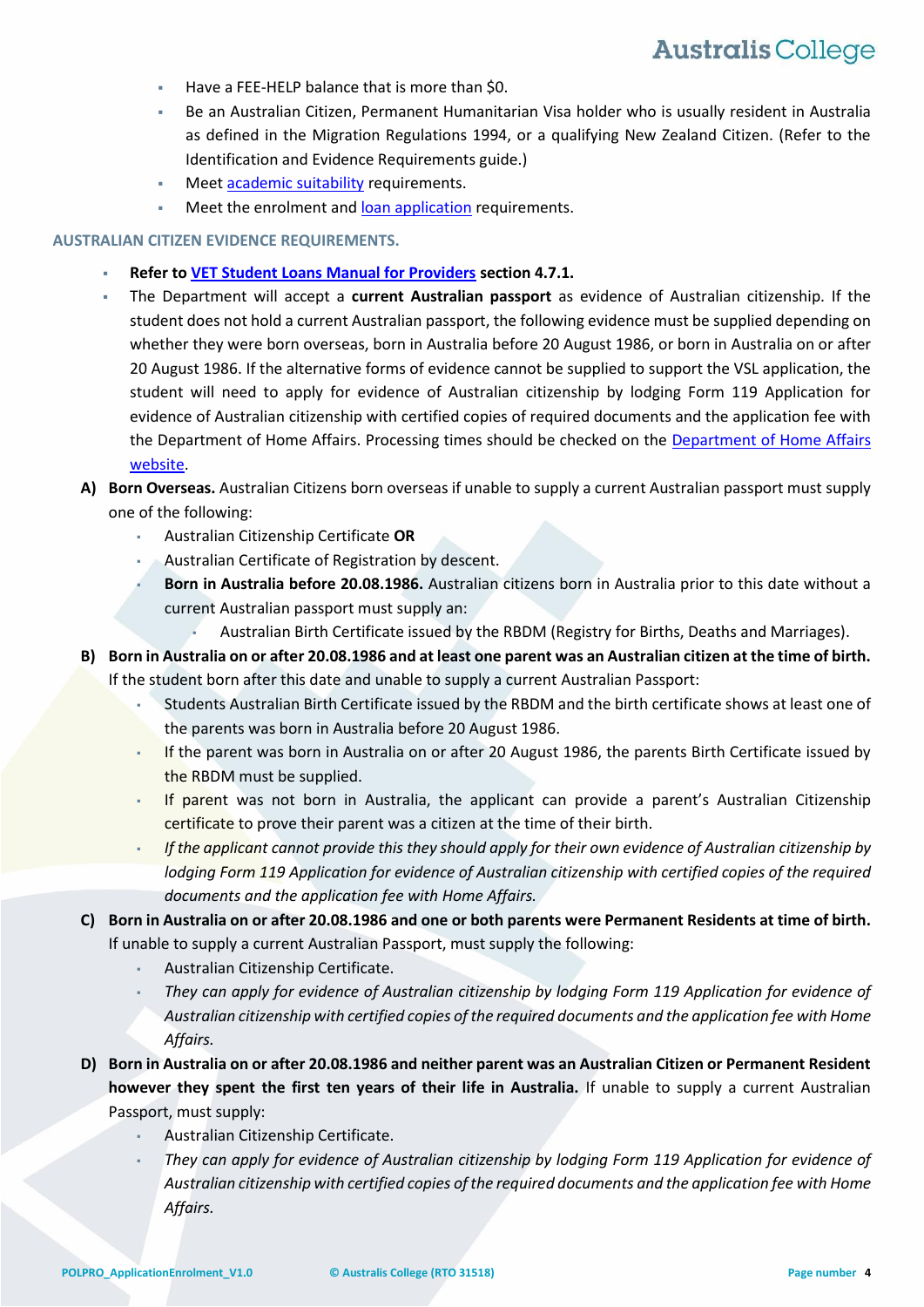- **E) Aboriginal and Torres Strait Islander applications not registered at birth by the relevant State/Territory.** If unable to supply a current Australian Passport, must submit a Statutory Declaration from the Department's [Information for VET Student Loans Approved Providers](https://www.education.gov.au/information-vet-student-loans-approved-providers) located under 'Forms'.
- **F) Applicant was born in Papua New Guinea prior to 16.09.1975.**
	- Australian Citizenship Certificate only accepted if issued on or after 01.01.2009.
	- *The applicant should be referred to Home Affairs to obtain evidence of Australian citizenship by lodging Form 119 Application for evidence of Australian citizenship if:* 
		- *Evidence of citizenship was issued before 1 Jan 2009 and the applicant was born in PNG prior to 16 Sep 1975; or*
		- *Citizenship was acquired by descent before 1 Jan 2009 where the parent(s) was born in PNG before 16 Sep 1975.*

### **NEW ZEALAND CITIZEN EVIDENCE REQUIREMENTS.**

- New Zealanders are holders of a Special Category Visa (SCV) which is not permanent but allows the holder to visit, live and work in Australia indefinitely. They must meet the following conditions to be eligible:
- **Have usually been a resident in Australia for at least 10 years;** and
	- Was a dependent child aged under 18 years of age when initially resided in Australia, AND
	- Has been in Australia for periods totalling eight years during the previous ten years, AND
	- Has been in Australia for periods totalling 18 months during the previous two years. More information can be found about HELP eligibility criteria at [https://www.education.gov.au/faqs-new-zealand](https://www.education.gov.au/faqs-new-zealand-special-category-visa-holders)[special-category-visa-holders.](https://www.education.gov.au/faqs-new-zealand-special-category-visa-holders)
	- Evidence supplied must demonstrate they began living in Australia as a child at least ten years before applying for the loan.
	- New Zealanders may obtain a record of their international movements from Home Affairs to support their application.

### **PERMANENT HUMANITARIAN VISA HOLDERS.**

- To confirm the visa class, conditions, and expiry date refer to the [Visa Entitlement Verification Online](https://immi.homeaffairs.gov.au/visas/already-have-a-visa/check-visa-details-and-conditions/check-conditions-online)  [\(VEVO\)](https://immi.homeaffairs.gov.au/visas/already-have-a-visa/check-visa-details-and-conditions/check-conditions-online)**.** To determine whether the student will be resident in Australia for the duration of their course, disregard periods spent outside Australia, if the holder:
	- Cannot be regarded as indicating an intention to reside outside Australia for the duration of the course **OR**
	- Is required to leave Australia to complete requirements of the course.

### <span id="page-4-0"></span>**ACADEMIC SUITABILITY ENTRY CRITERIA.**

- Students applying for a VET Student Loan to cover the cost of their tuition fees for approved courses will also need to meet additional entry criteria conditions under the Higher Education Support Act 2003 and VET Student Loan Act 2016 to ensure their suitability for the course they are enrolling into. (Refer to the Student Entry Procedure for VET Student Loan Eligibility.)
- The student must provide Australis with one of the below:
	- A copy of their Australian Senior Certificate of Education awarded by an authority of a State or Territory for completion of Year 12; **OR**
	- A copy of a diploma for the student's completion of the International Baccalaureate Diploma Programme; **OR**
	- A certificate for an AQF qualification at a Level IV or above and the qualification was delivered in English (note the College will accept certification by a body approved to issue an AQF qualification in Australia, or at a level in a framework that preceded the AQF that is equivalent to level 4 or above in the AQF; **OR**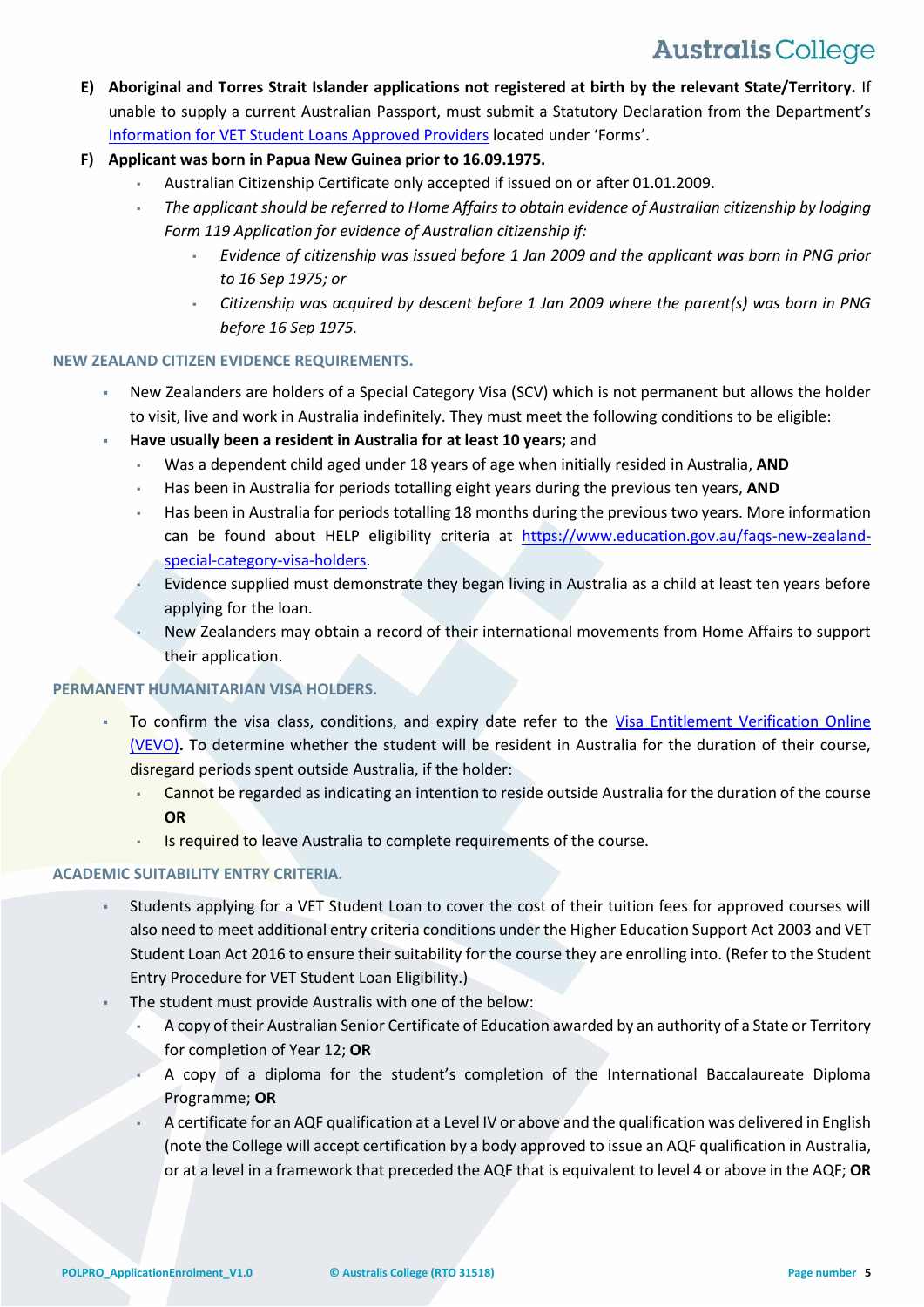- A letter issued by a Federal, State or Territory government agency which assesses overseas qualifications and determines that the level of qualification is comparable or equivalent to the AQF Framework level four and above; **OR**
- Complete a CSPA (Core Skills Profile for Adults) LLN (Language, Literacy and Numeracy) assessment demonstrating competence at, or above Exit Level 3 in the Australian Core Skills Framework (ACSF) in both reading and numeracy;
	- **AND**
- Australis College must also believe that the student displays the competence required for completion of the course and therefore reserves the right to deny access to the VET Student Loan scheme on these grounds, or request the student completes a Core Skills Assessment.
- LLN testing results received from other Registered Training Organisations will be accepted if evidence is provided and verified. Results must have been received within the last three months. Only [LLN assessment](#page-15-0)  [tools](#page-15-0) approved by the Secretary will be accepted. ACER CSPA testing results will be provided if the student wishes to change courses or training providers.
- Students that do not reach the Exit Level 3 will be contacted by Student Support to discuss the unsuccessful result. Student Support may suggest LLN resources to assist the student to improve on specific gaps in the student's language, literacy and numeracy skills to re-sit the test at a later date (minimum of three months), or recommend alternative courses and pathway options.
- Students that do not reach the Exit Level 3 are still eligible to enrol in their chosen course; however, the student would be required to pay the full tuition fees under a Fee-for-Service (FFS) arrangement. Australis must be satisfied that the student is capable of successfully completing the course.
- Once a student has been assessed as achieving competence in Exit Level 3 or higher, and all relevant forms including the course declaration have been fully completed and returned to Student Services, a two business day cooling off period will apply prior to the Student Loan Application Form being sent to the student. A student enrolling in a unit less than the two business days before the census date will not be eligible for that unit.

### <span id="page-5-0"></span>**VSL APPLICATION.**

- The student must be enrolled in an approved VET Student Loan course, meet the eligibility requirements and provide Australis College with the application and evidence requirements specified in Part 2, Divisions 2 and 4 of the VET Student Loans Act 2016.
- The application must provide their tax file number (TFN) or a Certificate of Application for a TFN. This certificate is available from the Australian Taxation Office (ATO) after the student has applied for a TFN.
- A Student Fact Sheet may be supplied to students to assist with the TFN verification process. <https://heimshelp.education.gov.au/Student-Fact-Sheet-TFN-Mismatch>
- The application must include the student's USI number.
- The eCAF Form must be submitted by the census day for the first unit for the course in which the student is enrolling and no less than two business days after enrolling.
- Australis College will not accept a Request for a VET Student Loan application from the student under the age of 18 years unless the VET Student Loans Parental Consent Form has been signed by a parent or guardian. The only exemption to this requirement for students less than 18 years is to produce evidence from Centrelink to verify they receive the youth allowance and are independent under the Social Security Act 1991. Australis College must retain records of parental consent or Centrelink evidence if the student is exempt.

*N.B. The VET Student Loans Parental Consent Form must be signed and returned before the student's enrolment information is uploaded into the eCAF system.* 

Australis College is not permitted to complete the VET Student Loan application on the student's behalf.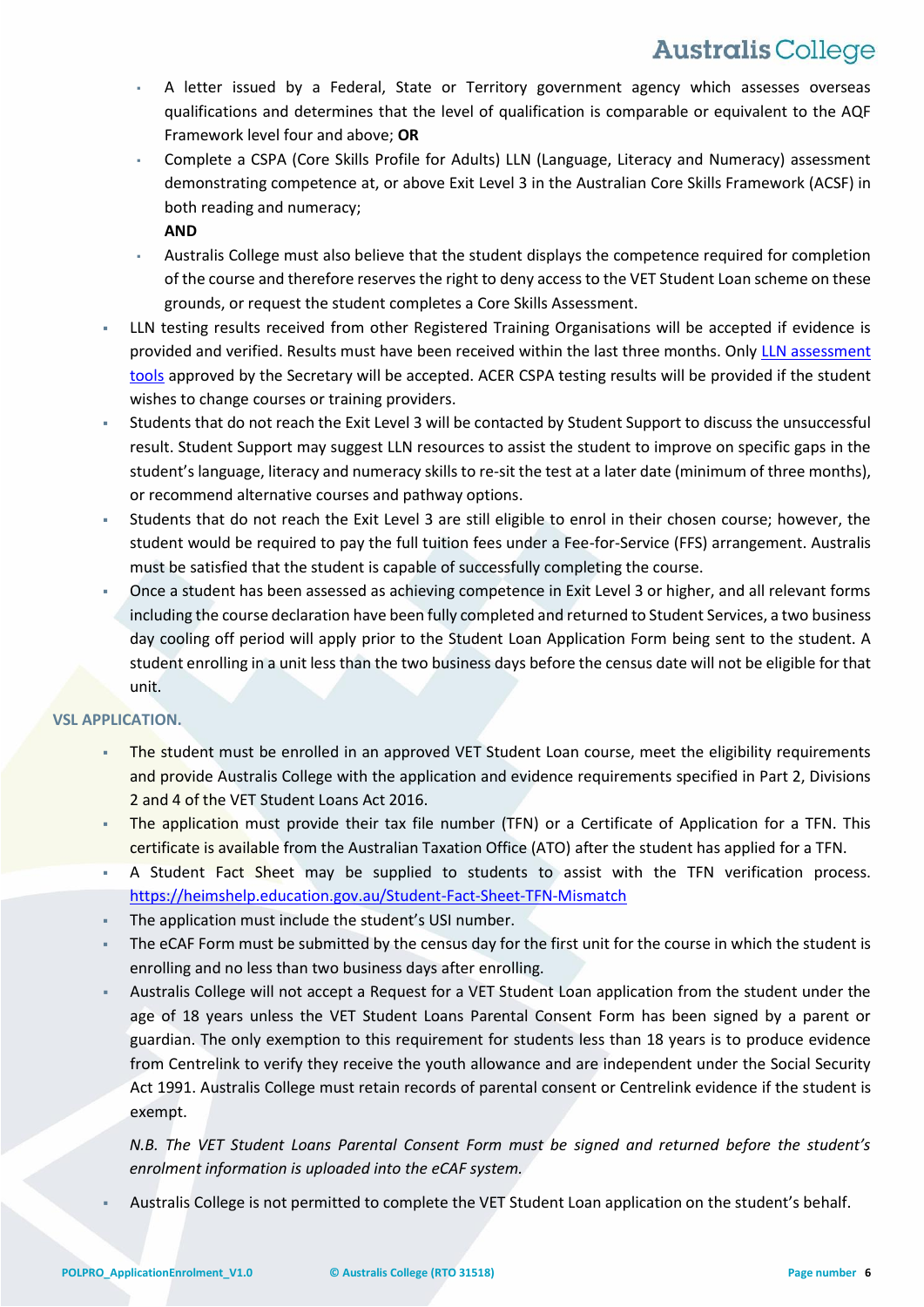## **4. APPLICATION**

- The student must complete and return the Application Form together with accepted identification (dependent on the funding and course requirements – refer to Identification and Evidence Requirements guide) prior to being issued with an internal Student Identification Number and being enrolled into a course.
- If upon reviewing the identification, a potential student is under the age of 18 years of age, the Course Advisor will email the student:
	- The Request for a VET Student Loan Parental consent form (for those applying for a VET Student Loan) or
	- The Australis College Parental Consent Form (for all other students not applying for a VET Student Loan).
- The received form must be completed by the student's carer or guardian and returned to the Student Recruitment before finalising the enrolment.
- Depending on the payment/funding option available the applicant will be required to complete and return the following documentation and payment (for upfront paying students) to proceed to enrolment:
	- Application form.
	- Identification and evidence as required for funding and course requirements.
	- Course Declaration acknowledging student comprehension and agreement to abide by the terms and conditions outlined in the Student Handbook and Australis College policies available on the website.
	- CT or RPL application (if relevant dependent on previous related study or work experience).
	- Unique Student Identifier (USI) number.
	- Valid personal email address.
	- Parental consent form.
	- Payment agreement/plan.

## **5. ENROLMENT**

- Student Services will review the application to ensure all required information has been provided and that the details are correct. Once all information and documentation is submitted, enrolments are processed within two business days through the Student Management System; a welcome email and login details are issued to each student.
- To apply for a VET Student Loan, the student must first enrol in an approved course, then complete the electronic Commonwealth Assistance Form (eCAF) sent from the Department by email. This form is sent to the student after a two business day cooling off period and must be completed by the census day. If necessary, Student Services will follow up on the student returning this form prior to the student reaching their first census date.
- Students are provided with a guide on how to complete the eCAF form on the [Australis College website.](https://www.australiscollege.edu.au/vet-student-loan/)
- If a student is applying for Queensland funding such as Certificate 3 Guarantee, or Higher Level Skills, they will be provided with a study plan outlining target start and end dates for each unit of competency within the qualification.
- Once Student Services has received and processed the course application form and all necessary enrolment information, the Faculty is sent an email notification outlining their new student's contact and enrolment details including all application notes.
- Student Services will update the student's USI in the Student Management System once the number or permission form is received. No qualification will be issued to a student without this number.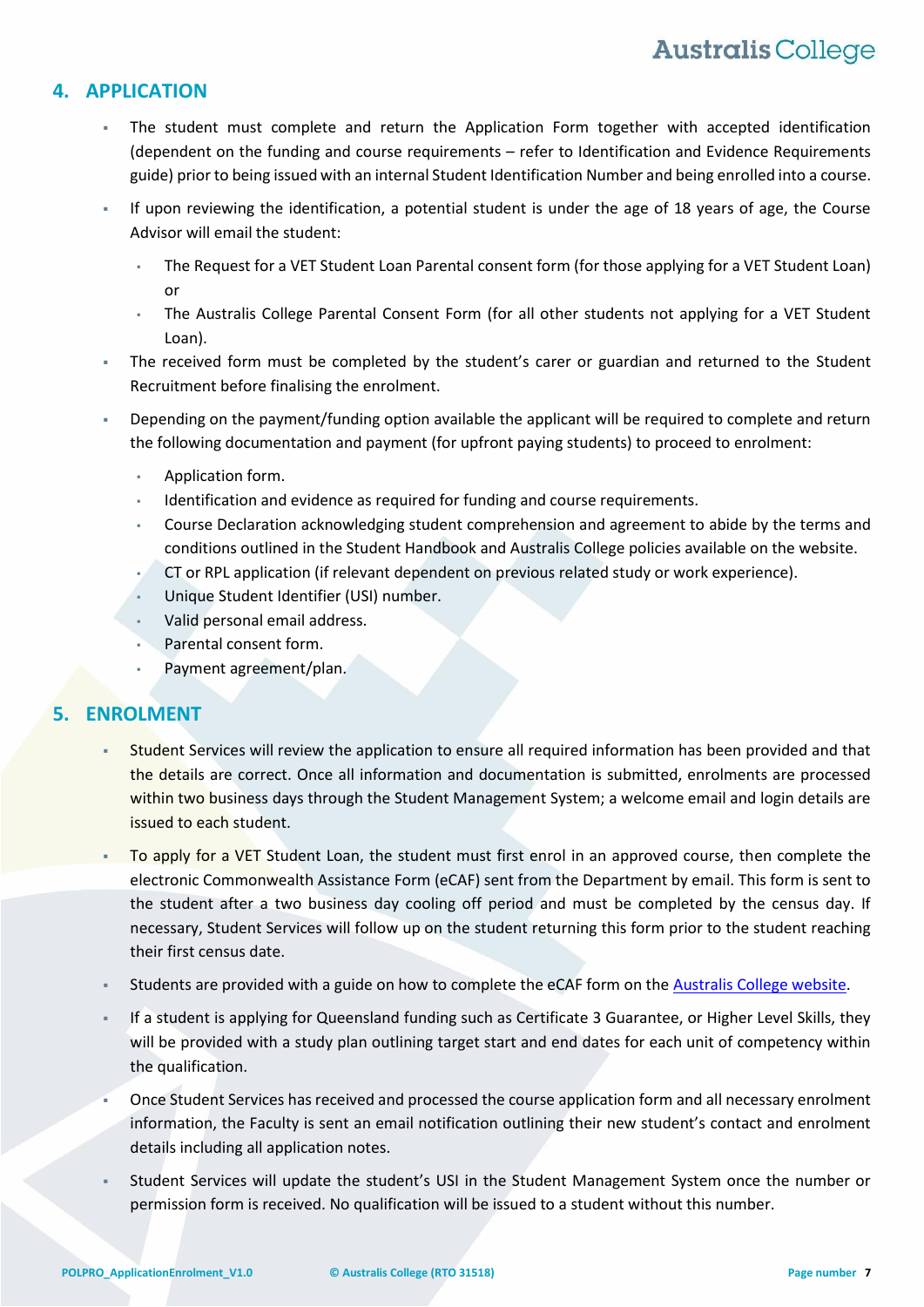- For students applying for RPL or CT, Student Services will verify copies of qualifications and supporting transcripts. The student will be advised of any adjustments to fees. If the applicant requests further information regarding their eligibility for RPL or CT a Trainer/Assessor will contact the student. (Refer to Training and Assessment Policy and Training and Assessment Procedure.)
- Students enrolling into courses delivered in a classroom setting will be provided with information on orientation dates at their chosen campus location, contact numbers and further information specific to course requirements.
- Any upfront tuition or student co-contribution fees are to be paid prior to the enrolment being finalised.

## **6. ACCESS AND EQUITY**

 Australis College is committed to offering the opportunity to everyone to access and participate in learning. All students are treated fairly and with respect, regardless of their background, nationality, disability or sexuality. (Refer to the Access and Equity Policy for more information.)

## **7. PRIVACY PRINCIPLES**

- Australis College will only request student information for the purposes of training and assessment and meeting the mandatory requirements of information for National and State Regulatory Bodies. (Refer to the Australis College Privacy Policy.)
- Any additional information collected for the purposes of sharing with third parties is clearly stated and agreed in writing by the student ahead of the event.

## **PROCEDURE**

- **1. STUDENT RECRUITMENT LEAD ALLOCATION PROCEDURE.**
	- **1.1** Refer to the **Application Process – Student Recruitment** for full instructions.
	- **1.2** Login to the College's Customer Relationship Management System (CRM ATLAS), select 'Opportunities' and 'New Allocations' tab. New leads are displayed that require allocating.
	- **1.3** Select the 'Allocate staff' orange button next to the student to action, send to the Course Advisor name.
	- **1.4** Courses that involve subject matter expertise are to be directed to the Student Recruitment Manager who will contact the lead to ascertain specific details of the enquiry and then refer to Faculty if required.
	- **1.5** The Course Advisor will proceed to the [Student Recruitment Interview Procedure](#page-7-0) to discuss all relevant course/program and payment/funding information to determine the student's eligibility and suitability into the course. (Refer to Pre-enrolment Scripts, and ID and Evidence Requirements.)

### <span id="page-7-0"></span>**2. STUDENT RECRUITMENT INTERVIEW PROCEDURE.**

- **2.1** Refer to the **Application Process- Student Recruitment** for full instructions.
- **2.2** Login to the CRM, select 'Opportunities'> My Opportunities. This will display active leads.
- **2.3** Select the 'view profile' blue button on the right side under details of the screen to view the student profile page.
- **2.4** Check Course Application/s 'Notes' for student interaction history and/or information supplied by Student Services. Then Select' Edit or View' buttons to display the Application Form.
- **2.5** Click outside of the box to close if no updates are made.
- **2.6** Ensure scripts, Application Form and the discussion notes template are open prior to contact the student.
- **2.7** Attempt to contact the student.
- **2.8** If unsuccessful enter follow-up status as 'Requires 2nd attempt' with follow-up date as tomorrow.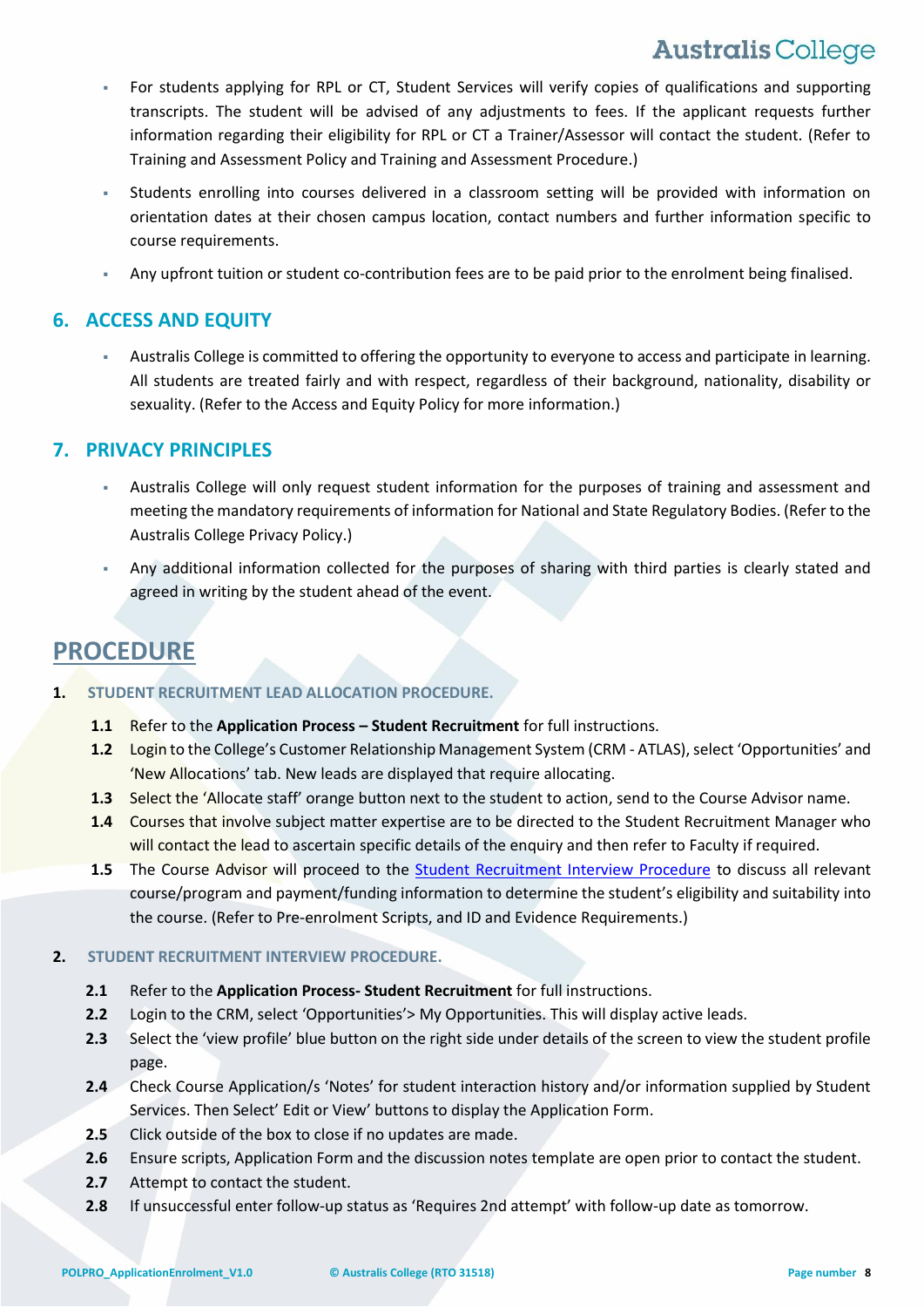- **2.9** When leaving a message, please state the name of the company and the phone number for return messages clearly e.g. "Hi my name is XXX, I was calling for XXX, in regards to the application we've received for {Course}. Can you please call us back on 1300 887 991".
- **2.10** If unsuccessful, you will need to follow up your voicemail with either a TXT or an email to the student advising them of attempt at contact.
- **2.11** If successful, confirm student's desire to study their chosen course. Provide mandatory course information including but not limited to; entry requirements, delivery mode, weekly study commitment, placement or equipment requirements, and tuition fees from the Quick Facts Course Matrix. If the course is not on Australis College scope, fill in the non-Australis College interest table.
- **2.12** Use the Pre-enrolment Application Sales Script and prompting questions to ascertain:
	- Reasons for study.
	- Course suitability.
	- Student needs and LLN.
	- Previous study and work experience including the option of RPL and CT.
	- Program information.
	- Payment options and eligibility.
- **2.13** Record the discussion in the student's enrolment application and discussion notes template.

### **Recognition of Prior Learning (RPL) and Credit Transfer (CT)**

- **2.14** If applying for RPL or Credit Transfer (CT), select the 'Yes' button on the application form. This will display as green on the student profile page.
- **2.15** Send the applicable RPL application form to the student located in the Contact Centre Folder in SharePoint. Completed RPL applications together with supporting evidence such as position descriptions, resume, references and examples of work are emailed to [student.services@australiscollege.edu.au.](mailto:student.services@australiscollege.edu.au)
- **2.16** Student Services will generate an RPL revised quote given to the student on the condition they successfully pass their RPL Assessment(s). This is to be documented in the discussion notes.
- **2.17** It is important that students are aware this is a preliminary assessment of eligibility, students will still need to complete unit of competency RPL templates and be assessed as 'competent' by the Faculty. (Refer to the Assessment Policy and Procedure.)

### **Payment Options**

**2.18** Use the Pre-enrolment Application Script and VSL Summary Script (where required) to explain payment options, eligibility and ID and evidence requirements for various funding/loan applicants including terms and conditions.

### **Academic Suitability**

- **2.19** Use the Pre-enrolment Application Script and VSL Summary Script to determine the student's academic suitability for a course, or funding/loan program. Students unable to provide required documentation such as an appropriate level of formal education are transferred to the Core Skills Assessment (CSPA). (Refer to Core Skills Assessment Policy and Procedure.)
- **2.20** If a Course Advisor has concerns about the students ability to communicate, or their level of LLN skills they may refer the student to also complete the CSPA prior to processing enrolment.
- **2.21** Confirm the student's access to a computer and the internet. If the student does not currently have access to either of these the student is to be placed on a waiting list until such time they have access.

### **Parental Consent if student is less than 18 years of age**

**2.22** If the student is less than 18 years of age, the Course Advisor will forward a Parental Consent Form to be signed and returned with parental/guardian ID from the parent/guardian's email account before the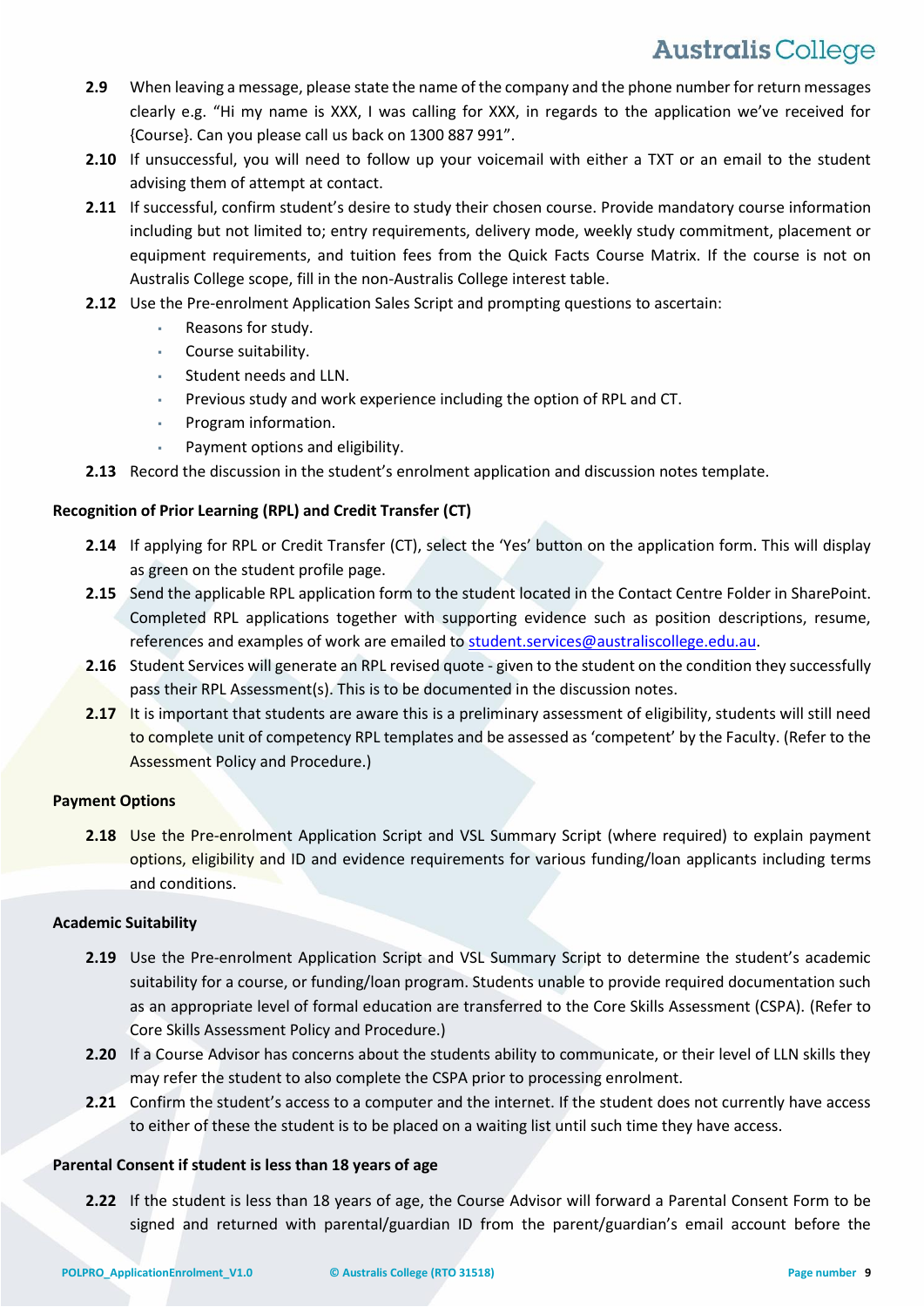application can proceed. Students less than 18 applying for a VET Student Loan will require parental consent on the electronic Commonwealth Assistance Form (eCAF) form submitted. If the student can produce required evidence they are deemed an independent under the Social Security Act 1991, this requirement is not necessary. (Refer to the Pre-Enrolment Application Sales Script.)

### **Agreement to Proceed and Course Declaration**

- **2.23** The Course Advisor determines whether the student meets all entry requirements and gains their agreement to proceed with their application and terms and conditions of their enrolment. All applicable discussion notes are recorded in the CRM then onto the Student Management System finalising the student's application process.
- **2.24** Ensure the student has been advised of the requirement to read and acknowledge their course declaration in acceptance of the enrolment terms and conditions, as well as the student handbook(s) and related policies and procedures as well as their location on the Australis College website.

### **3. MANUAL APPLICATION PROCEDURE.**

- **3.1** Refer to Pre-enrolment Application Sales Script *\*in the event ATLAS is not available, this process may be used.*
- **3.2** Student Recruitment will discuss course payment options and ascertain which option the student would like to use:
	- Full course price.
	- CT or RPL process explained.
	- VET Student Loan.
	- QLD government funded program. (QLD Certificate 3 Guarantee, Higher Level Skills).
	- Payment plan by course duration and units of study covered.
	- **Employer Payments.**
	- Study Loans arrangement.
- **3.3** Depending on the payment option ensure full details (eligibility criteria, requirements, and student information) are covered from the Program cost and Payment Options in section **4** of the Pre-enrolment Application Sales Script.
- **3.4** Student Recruitment will discuss with the student their motivations for study, career aspirations, and ask a series of questions to identify any LLN, study and computer challenges that may indicate their lack of suitability or hinder the student from being successful in their program.
- **3.5** If the student has completed a similar course of study or relevant work experience previously, discussing any options for CT or RPL, and suggested course length.
- **3.6** If Application Form previously completed, skip to step **3.8**
- **3.7** Complete the Application Form with the student over the phone.
- **3.8** Confirm if acceptable ID has been received from the student (refer to Identification and Evidence Requirements). If acceptable ID previously received skip to step **[3.10](#page-10-0)**.
- **3.9** Request student to email a copy of their current photo ID or citizenship documentation to [info@australiscollege.edu.au](mailto:info@australiscollege.edu.au) mailbox or text to team mobile.
- **3.10** Update status in CRM to "Waiting for Documents" and enter comments in comments section.
- **3.11** If the student is under the age of 18, a Parental Consent Form must be completed in full and returned with an email address that does not belong to the student.
- **4. STUDENT RECRUITMENT PRE-APPLICATION CHECKLIST AND RECORDING.** 
	- **4.1** Ensure all items on the checklist have been discussed with the student. Refer to the **Pre-enrolment Application Sales Script** and complete the fields in the Discussion Notes template for the applicable course application.
	- **4.2** Select 'Edit' under enrolment and confirm/update the relevant fields in the Application Form.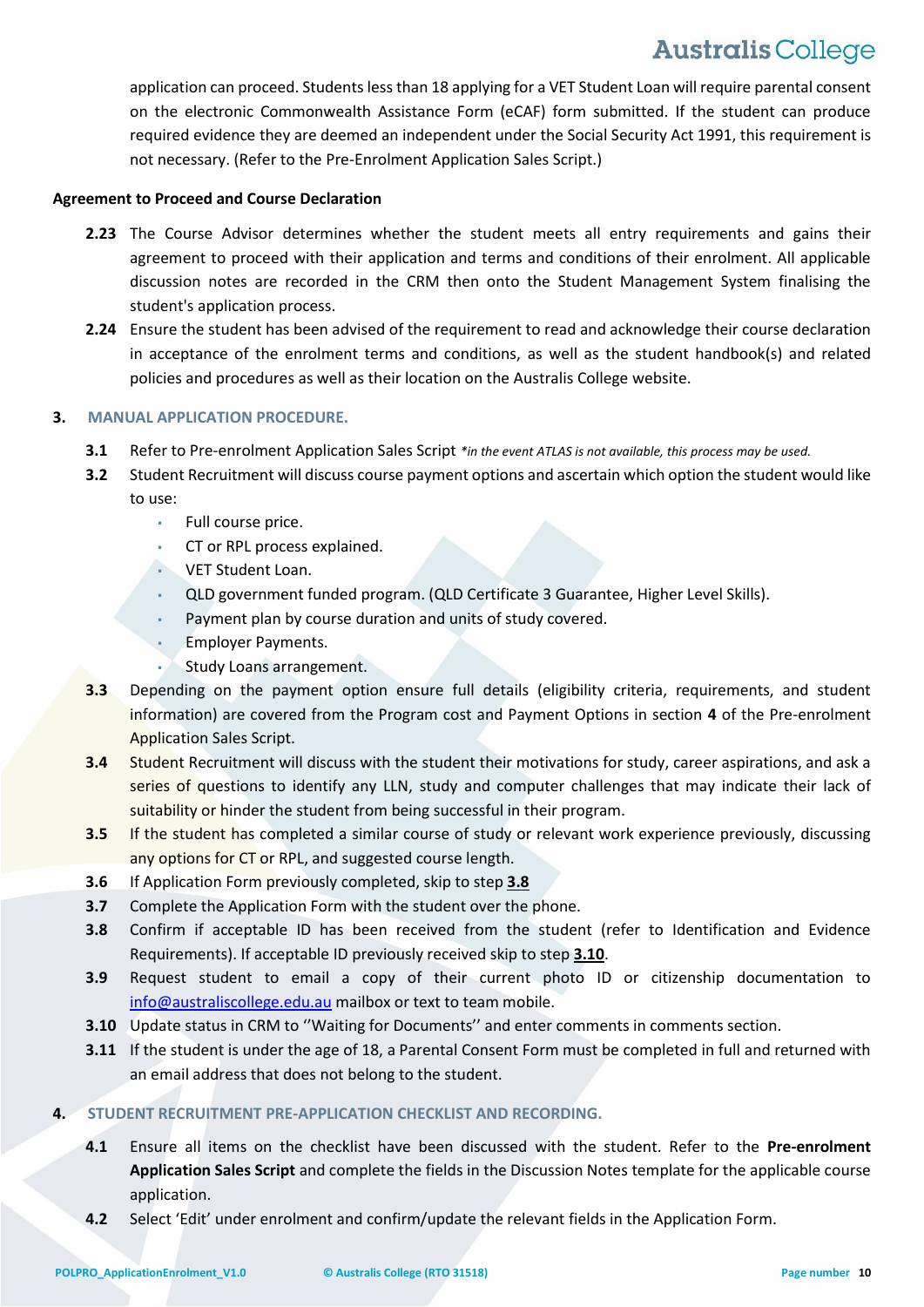- **4.3** Select 'Save Application Form', to save changes.
- **4.4** Request applicable ID or evidence ID, and any previous qualifications if applying for CT's or specific funding program from the student.
- **4.5** If ID has been received, view to confirm ID is acceptable (refer to Identification and Evidence Requirements document).
- **4.6** If ID not already received request the student to send to Australis College via text message or from [info@australiscollege.edu.au](mailto:info@australiscollege.edu.au) mailbox. Select "Upload New" under the Documents and Uploads Tab on the students, profile page.
- **4.7** Copy any correspondence with the student into the applicable Course Application/s notes, under the 'Notes' header select 'Add/View' button.
- **4.8** Ensure any emails; discussion notes, etc. have all been recorded by selecting the 'Submit New Note' button.
- **4.9** Upon completion of the enrolment, Student Recruitment will enter the enrolment notes into the CRM to ensure information that the Trainers, Student Services is shared.
- **4.10** Receive acceptable ID from student and save in the Incomplete Forms Folder under Contact Centre in SharePoint: [https://rtoaustralis.sharepoint.com/sites/CONTACTCENTRE/.](https://rtoaustralis.sharepoint.com/sites/CONTACTCENTRE/)
- **4.11** Once the data is collected and uploaded, Student Services will transfer the data into the student's file, as part of the enrolment process.
- **4.12** If a manual enrolment, obtain student ID number from the Student Services Manager and record in the CRM in 'internal notes.'
- **4.13** Open a new email and enter the below details for Student Services or Student Support:
	- Student name.
	- Student ID Number.
	- Course Name.
	- Price.
		- $LLN CSPA$  if applicable.
- <span id="page-10-0"></span>**4.14** Copy discussion notes.
- **4.15** Attach the Application Form, required ID/Evidence, a copy of any correspondence sent to the student and parental consent email if applicable.
- **4.16** Send an email to Student Services or Student Support mailbox [\(student.services@australiscollege.edu.au](mailto:student.services@australiscollege.edu.au) or [support@australiscollege.edu.au\)](mailto:support@australiscollege.edu.au).
- **4.17** Update the status of the enrolment in CRM to "sent to Student Services or sent to support" and note in the Status description as "manual enrolment".
- **4.18** Send through manual enrolment.

### **5. STUDENT SERVICES APPLICATION QUALITY ASSURANCE PROCEDURE.**

- **5.1** Refer to the **Enrolment Process – Student Services** for full instructions.
- **5.2** Review New Applications received from the Course Advisors in the CRM.
- **5.3** View profile and check all notes and the Application Form have been completed correctly. Amend any errors or send back to Course Advisors to amend.
- **5.4** Review ID and Evidence requirements saved on file to ensure the student meets all state and federal loan/funding eligibility. Refer to ID and Evidence Requirements and the eligibility, academic suitability requirements outlined in the policy above.
- **5.5** Any student applying for Certificate 3 Guarantee or Higher Level Skills Funding must be checked in DETConnect prior to their application being processed to confirm eligibility and ensure the student has not completed, or is currently enrolled in a Certificate III level or Higher Level AQF qualification. This information should also align with the Application form. If not, verify with the student. Save the screenshot search for student with the student file.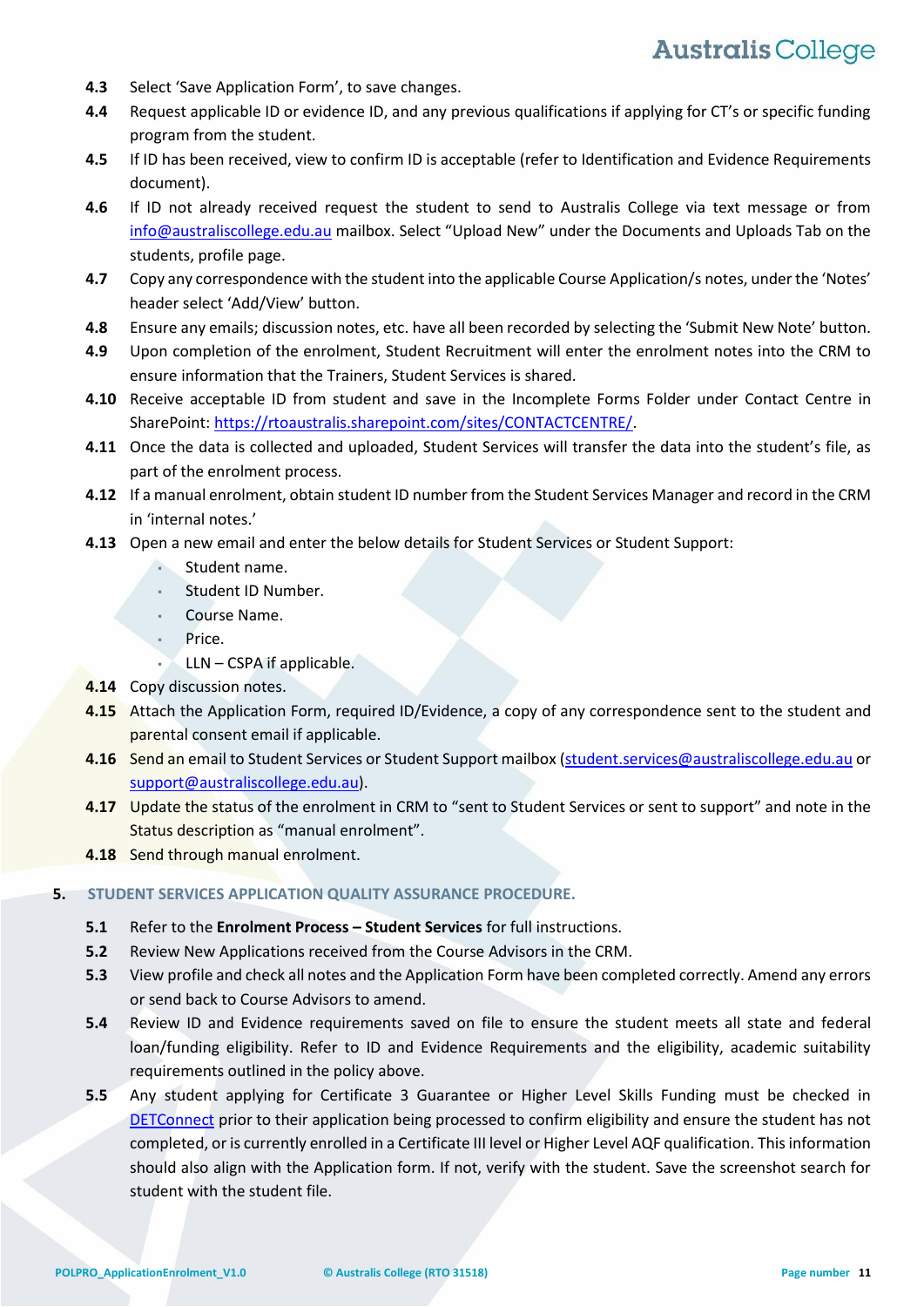### **6. STUDENT SERVICES ENROLMENT PROCEDURE.**

- **6.1** Refer to the **Enrolment Process – Student Services** for full instructions.
- **6.2** Upload the Application Form and Course Declaration form to the SMS.
- **6.3** Confirm that ID is suitable and matches enrolment details.
- **6.4** Confirm that a suitable Year 12 Certificate or certificate IV level AQF qualification has been received or the student has completed the CSPA Skills Assessment (if applying for VSL).
- **6.5** If the student has supplied certificates to support academic suitability or RPL/CT applications upload the document into SMS.
- **6.6** If the student has successfully completed the CSPA, Student Support will upload the successful skills assessment test results into the document section in CRM. Upload both the numeracy and reading documents into SMS.
- **6.7** If the student is Fee for service, send payment plan template to the student. This must be signed and returned prior to enrolment being processed.
- **6.8** If the student is applying for a Queensland funded program; check the accuracy of the study plan template and send to the student.
- **6.9** Select Notes and re-read to ensure there's nothing to be flagged in the enrolment process and that the student meets the entry requirements of the course.
- **6.10** Once confirmed all information is sufficient, select 'Manual Enrol' button in the 'Course Application' section.
- **6.11** Enter the student's profile and AVETMISS information into the SMS.
- **6.12** Specific AVETMISS codes need to be applied to QLD funded students for eligibility and payment purposes and ensure all documentation to support eligibility and concession has been provided. (Refer to ID and Evidence Requirements). Funding source and student concession codes are documented in the Student Services Reporting Policy and Procedure.
	- **6.12.1** Students that are still attending secondary school must have their information entered into the Student Learning Information Management System (SLIMS).
- **6.13** Enter all other relevant details such as:
	- Payer details.
	- Course.
	- **Faculty.**
	- Study mode.
	- Course type.
	- Course fee.
	- Applicable funding source.
	- Start date and target end date.
- **6.14** Enter and verify students USI number if on Application form.
- **6.15** Select Agent Tab > Enter agent from enrolment Form (if applicable). *Note: Agents can only claim enrolments for fee for service applications (they are not permitted to advertise or enrol students for VSL or QLD funding). Refer details to the Student Services Manager if this occurs.*
- **6.16** Select correct units of study applicable and correct elective units.
- **6.17** Enter unit outcomes for units in unit scopes:
- **6.18** Enter unit of study census dates.
- **6.19** Copy pre-enrolment notes from the CRM into SMS file notes.
- **6.20** If student is fee for service, Certificate 3 Guarantee or Higher Level Skills, email invoice to student from Outlook. Outline in an email that the first instalment is due the following Monday (Certificate 3 Guarantee or Higher Level Skills must pay prior to login details being issued).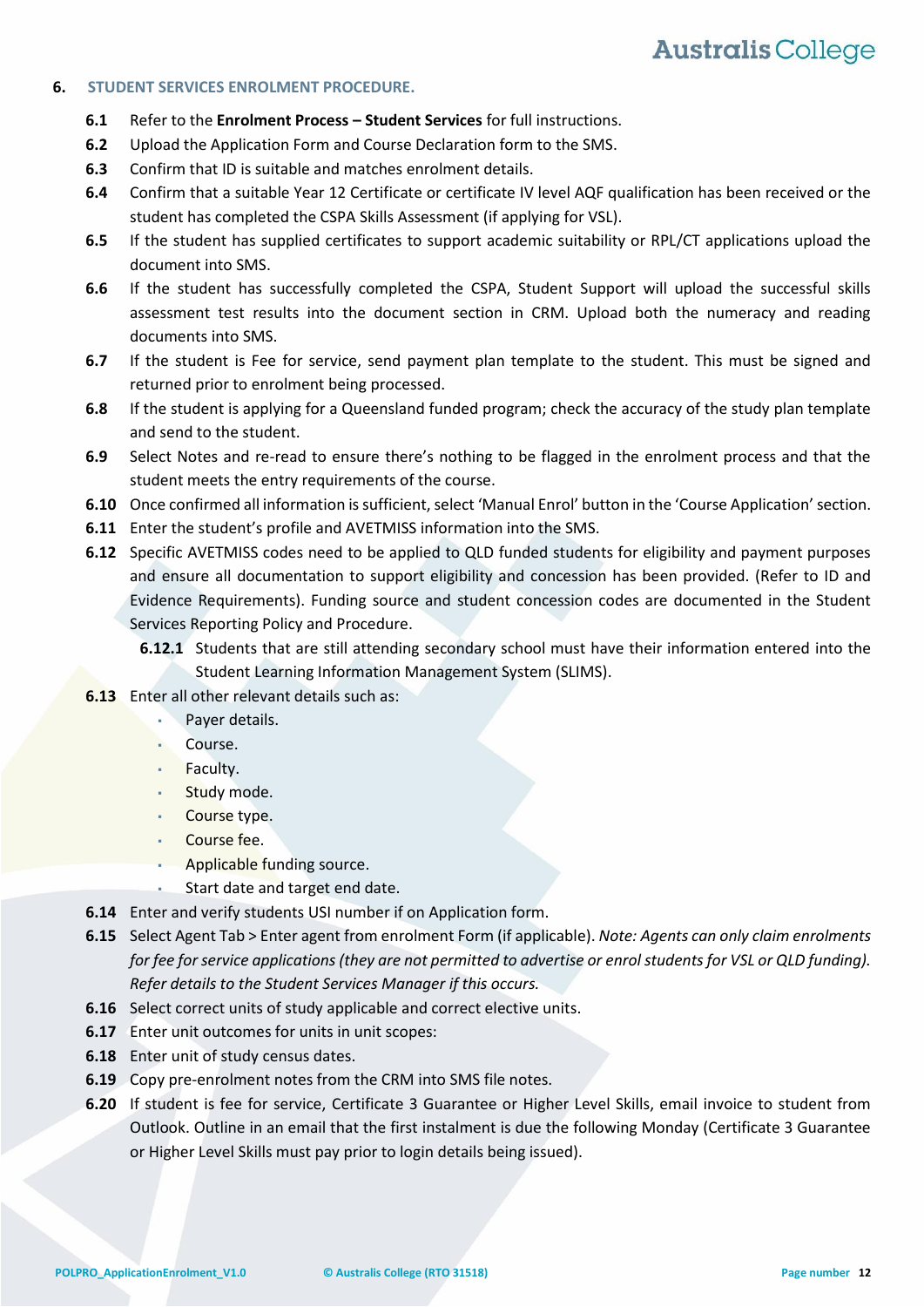### **7. STUDENT ENTRY PROCEDURE FOR VSL ELIGIBILITY.**

**7.1** Refer to the Student Entry Procedure for VSL Eligibility. Although VSL eligibility is covered in this policy, it is a requirement to also document this as a separate procedure for VSL students.

### **8. PROCESSING VSL ENROLMENTS.**

- **8.1** Refer to the **Enrolment Process – Student Services** for full instructions.
- **8.2** Check information is correct on the pre-filled eCAF Form following the two day cooling off period. Send to the eCAF system when status is flagged 'Ready to send.'
- **8.3** Follow up with Receipt of ECAF Form, check fields match student records in SMS. Check with the student if any errors are noted. If no errors, save the file to the students documents in SMS.
- **8.4** Enter VSL details.
- **8.5** Allocate a Commonwealth Higher Education Student Support Number (CHESSN) and upload the document.
- **8.6** Enter VSL course details, unit of study details.
- **8.7** Send confirmation of Enrolment.
- **8.8** Where students'transition into a different VSL approved coruse, or a replacement course from a superseded course, a new eCAF application will be required to be submitted by the student before the first census day of the replacement course. Payments will continue for students who already have approval at the time the course was listed in the VET Student Loans (Courses and Loan Caps) Determination.
	- **8.8.1** Repeat steps in **Enrolment Process – Student Services** for new course enrolment.

## **RESPONSIBILITIES**

### **Faculties**

- To support Course Advisors with queries relating to Recognition of Prior Learning (RPL) and Credit Transfer (CT) information and applications.
- To support Course Advisors with methods for determining learning challenges a student may face.
- To support Course Advisors with information on training packages qualifications and other training programmes (such as practical workshops and placements).
- Ensure training and assessment strategies are current, accurate and communicated with Course Advisors.
- To provide any training where necessary on new or updated qualifications.

### **Student Services**

- Reviews transcripts supplied by the student for Credit Transfer applications.
- Reviews RPL application and evidence against eligible units; forwards RPL applications to Trainers for assessment and generates preliminary quotes to the student.
- Quality checks and monitors data that is entered for accuracy.
- Responsible for the accuracy of AVETMISS data inputted into the Student Management System for reporting to regulatory bodies and ensuring students' details are accurately recorded.
- Ensures students applying for the VSL, are not sent the loan application form until after the cooling off period of two business days.

### **Student Support**

 Facilitates the Core Skills Assessment process to ensure students' academic suitability into a course. Ensures this carried out with honesty and integrity.

### **Course Advisors**

 Conducts the initial assessment interview/discussion during the pre-enrolment process to gauge the student's prior learning, work experience and commitment towards study.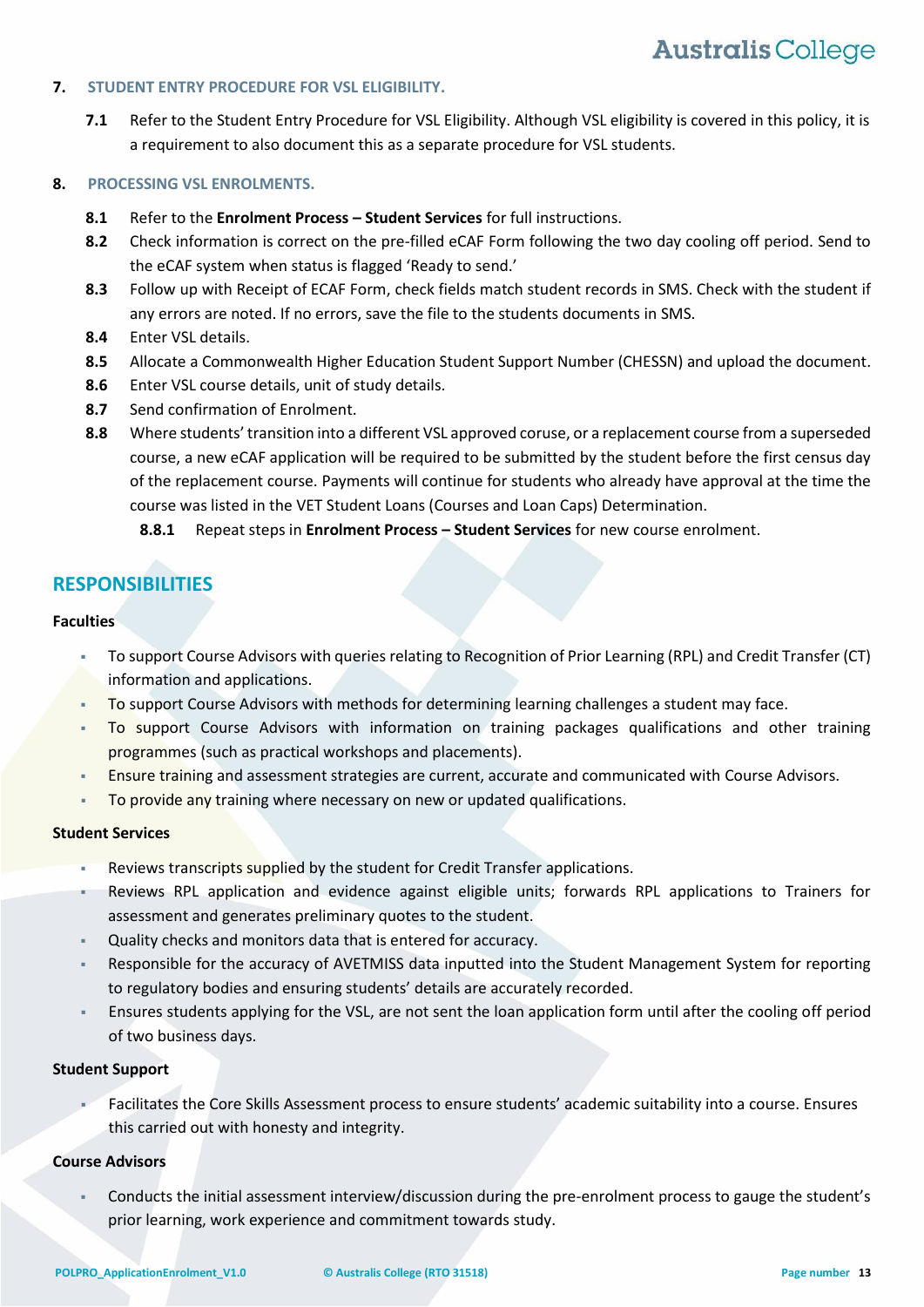- Uses College scripts, processes and tools to ensure the following information on courses, payment options and terms and conditions provided to students is current and accurate:
	- On the course, they are interested in enrolling including campus location, duration, study mode, any prerequisites and practical placement requirements.
	- Their suitability for the course.
	- Support Services and method of training and assessment.
	- Rights and obligations.
	- Fees, charges and payment options including charges that may not be covered under loan or funding programs.
	- CT or RPL eligibility and applications.
	- Identify requirement to sit approved Skills assessment (CSPA) and any barriers to learning where the student may require further support.
	- Ensures students are provided with accurate information on eligibility criteria, terms and conditions relating to VET student loans and government funded applications.
- Ensures all relevant information and forms are received from the student and accurately completed for processing.

### **Marketing**

 Ensures that the Quick Course Facts Matrix is current and accurate for each course, based on Training and Assessment Strategy (TAS) information.

## **SUPPORTING DOCUMENTS AND INFORMATION**

- A list of applicable legislation is detailed within the legislation tab in the Quality Management Register.
- Environment, Health and Safety refer to the Health and Safety Policy.
- Internal recordkeeping, communication and training refer to the Communication, Training and Recordkeeping Procedure.
- AVETMISS Australian Vocational Education and Training Management Information Statistical Standard.
- SMS Student Management System (JobReady).
- CRM Customer Relationship Management System (ATLAS).
- VSL VET Student Loan.
- UOS Unit of Study.
- TFN Tax File Number.
- CT Credit Transfer.
- RPL Recognition of Prior Learning.
- AQF Australian Qualifications Framework.
- DIBP Department of Immigration and Border Protection.
- RBDM Registry of Births, Deaths and Marriages.
- FFS Fee for Service.
- USI Unique Student Identifier (personal identification number that is an online record of training and qualifications awarded in Australia). The USI is required in order to be issued with qualification or statement of attainment.
- CSPA Core Skills Profile for Adults.
- eCAF Electronic Commonwealth Assistance Form.
- [VET](http://studyassist.gov.au/sites/studyassist/helppayingmyfees/vet-fee-help/pages/vet-fee-help) Student Loans is a government initiative to assist eligible students in approved diploma and higher level (VET) qualifications in approved courses to pay their upfront tuition fees incurring a loan.
- [Priority Skills List and Localities and Loadings List.](https://training.qld.gov.au/docs-data/strategies/vetinvest/subsidieslist)
- **Certificate 3 Guarantee** provides eligible individuals with access to a subsidised training place in approved AQF certificate level III qualifications with a PQS.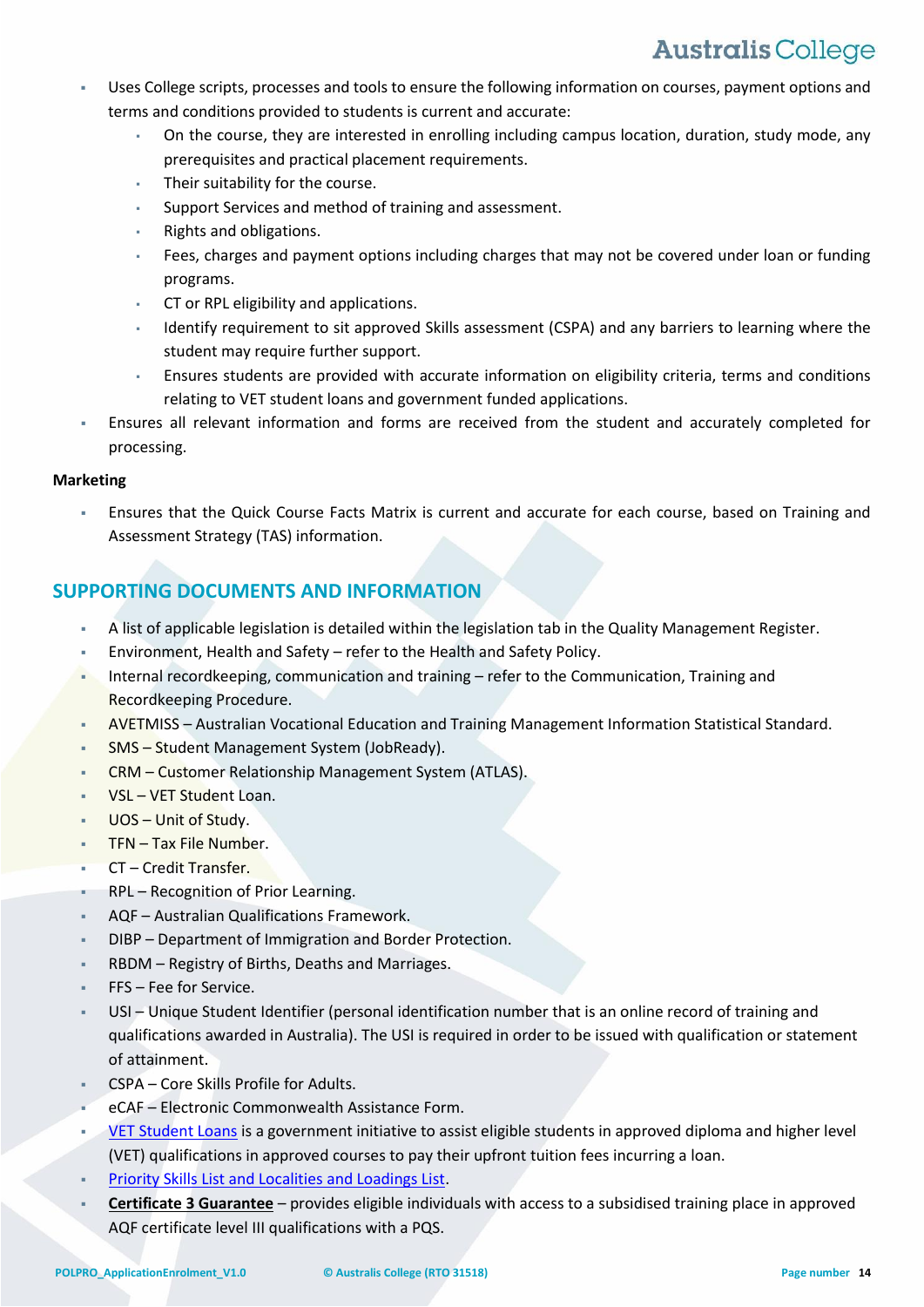- **Higher Level Skills**  provides eligible individuals with access to a subsidised training place in approved AQF certificate level IV and above qualifications or priority skill sets with a PQS. *\* Specific qualifications and skill sets under Higher Level skills require students to be working in the industry or hold specific qualifications prior to enrolment to meet industry requirements for occupations. <http://www.skillsgateway.training.qld.gov.au/content/user/subsidy/SUBSIDIES-LIST.pdf>*
- **Credit Transfer (CT)** is a process that provides students with agreed and consistent credit outcomes based on identified equivalence in content and learning outcomes between matched qualifications.
- **Recognition of Prior Learning (RPL)** is an assessment process that assesses an individual's formal, non-formal and informal learning to determine the extent to which that individual has achieved the required learning outcomes, competency outcomes, or standards for entry to, and/or partial or total completion of, a VET qualification.
- **[Language](http://www.training.gov.au/resources/information/pdf/crux-matter-june-2011.pdf)** is the main way we make and understand meaning as humans. Includes speaking, listening, reading, writing, and visual communication. In its broadest sense, language involves the words, verbal structures and gestures we use to convey meaning. It also refers to using words and grammatical structures and other meaning support system (e.g. gestures when speaking and listening; punctuation and formatting when reading and writing to make meaning of or to understand someone else's meaning).
- **Literacy** is the ability to read and use written information as well as to write in an appropriate manner at home, at work and in the community. Literacy is the ability to read and use written information as well as to write in a range of contexts. Literacy involves the integration of speaking, listening and critical thinking with reading and writing.
- **Numeracy** is the ability to use the mathematical concepts needed to function effectively in work and social contexts. Numeracy involves the practical application of mathematical skills to absorb, use and critically evaluate information in numerical and graphical form. This can include number skills, spatial and graphical concepts, measurement and problem-solving.
- Training and Student Engagement Policy and Procedure.
- Assessment Policy and Procedure.
- Australian Tax Office [http://www.ato.gov.au/.](http://www.ato.gov.au/)
- Pre-enrolment Application Sales Script.
- Identification and Evidence Requirements guide.
- Application Process Student Recruitment.
- Enrolment Process Student Services.
- Australis College Student Handbook.
- VSL Supplementary Handbook.
- Queensland Government Funding Handbook.
- Application Form.
- Course Declaration.
- Study Plan.
- Course Facts Matrix.
- Australis College Privacy Policy.
- Access and Equity Policy.
- ACER Core Skills Profile for Adults [acer.edu.au/cspa.](https://www.acer.edu.au/cspa)
- Core Skills Assessment Policy and Procedure.
- Student Entry Procedure for VET Student Loan Eligibility.
- [DETConnect](https://www.qld.gov.au/education/training-orgs/pages/vetdata.html) is an internet portal that gives registered users secure access to services including:
	- **AVETMISS Training Activity.**
	- **Training Downloads.**
	- Apprenticeships Info Self Service.
	- Travel and Accommodation Summary.